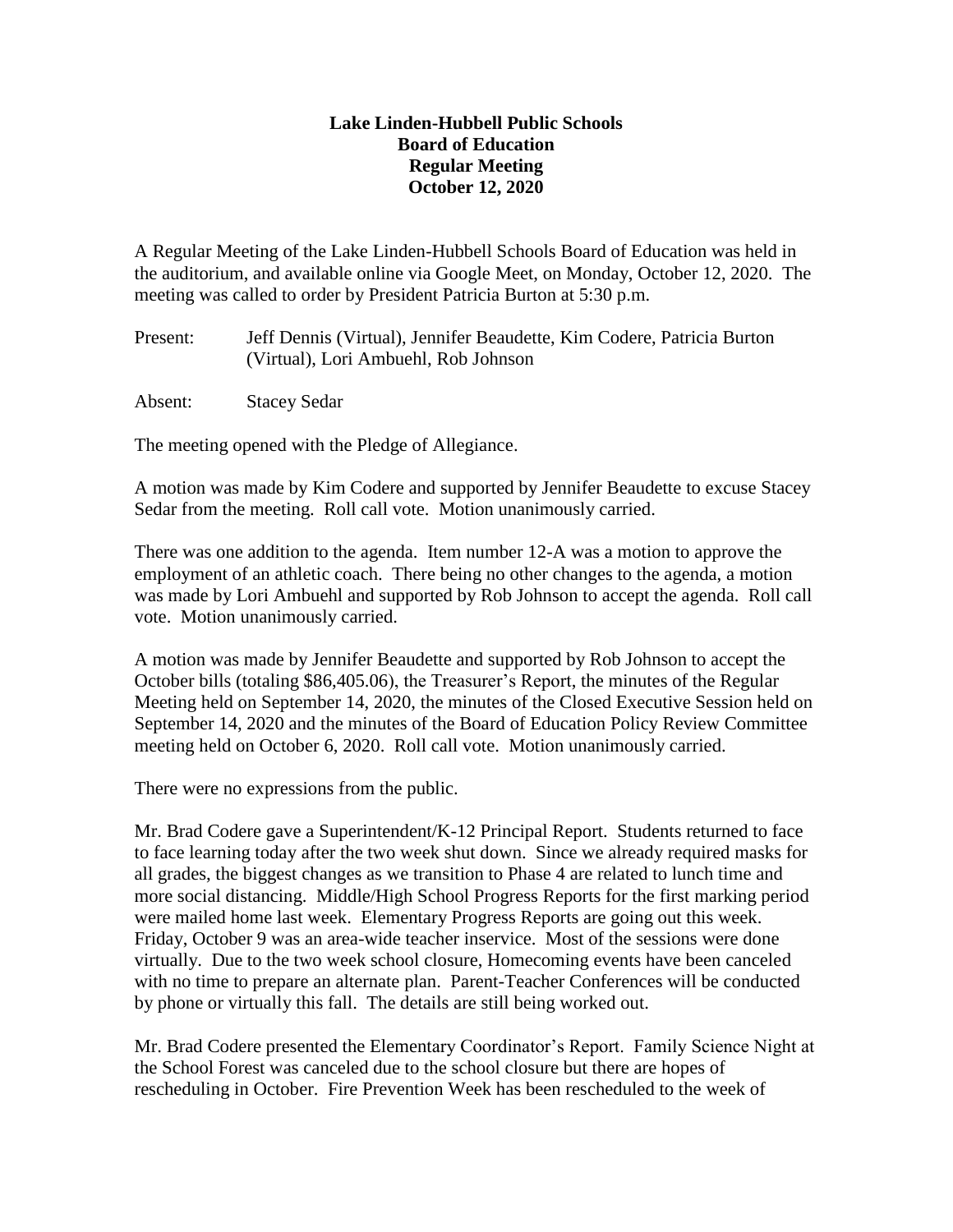October 19. We will not take part in the Fluoride Program due to COVID-19 guidelines. A session of Great Explorations is anticipated to begin on November 9. Our teachers have done an excellent job of transitioning to virtual learning. Teachers sent students home with materials that they used over the two week closure. Each teacher created a Google Classroom and conducted lessons either live or by recording the "zoom session."

Mr. Jack Kumpula gave an Athletic Director's Report.

Mr. Brad Fortin gave a Maintenance Report.

Mr. Chris Koskiniemi gave a Transportation Report.

Jennifer Beaudette gave a report on the Board of Education Policy Review Committee meeting that was held on October 6, 2020.

A motion was made by Jennifer Beaudette and supported by Rob Johnson to recognize National School Lunch Week, October 12-16, 2020 and highlight the outstanding service the Lake Linden-Hubbell School Food Service Program provides the students of the District. Roll call vote. Motion unanimously carried.

A motion was made by Lori Ambuehl and supported by Jennifer Beaudette to approve the reconfirmation of the Lake Linden-Hubbell Public Schools Extended COVID-19 Learning Plan. Roll call vote. Motion unanimously carried.

A motion was made by Kim Codere and supported by Lori Ambuehl to approve the new/revised NEOLA policies as presented.

| 2210      | 2412                  | 2414 | 3362.01 | 4162 | 5200     |
|-----------|-----------------------|------|---------|------|----------|
| 6107      | 8210                  | 8400 | 8462    | 8600 | 2412(AG) |
| 4162B(AG) | 5460.01(AG) 8431A(AG) |      |         |      |          |

Roll call vote. Motion unanimously carried.

A motion was made by Jeff Dennis and supported by Lori Ambuehl to increase the substitute teacher pay from \$80 to \$95 per day. Roll call vote. Motion unanimously carried.

A motion was made by Jennifer Beaudette and supported by Lori Ambuehl to approve the employment of Alan Drew in the positon of Eighth Grade Boys Basketball Coach for the 2020-2021 school year. Roll call vote. Motion unanimously carried.

A motion was made by Kim Codere and supported by Lori Ambuehl to approve the employment of Arthur Lyons in the position of Seventh Grade Boys Basketball Coach for the 2020-2021 school year. Roll call vote. Motion unanimously carried.